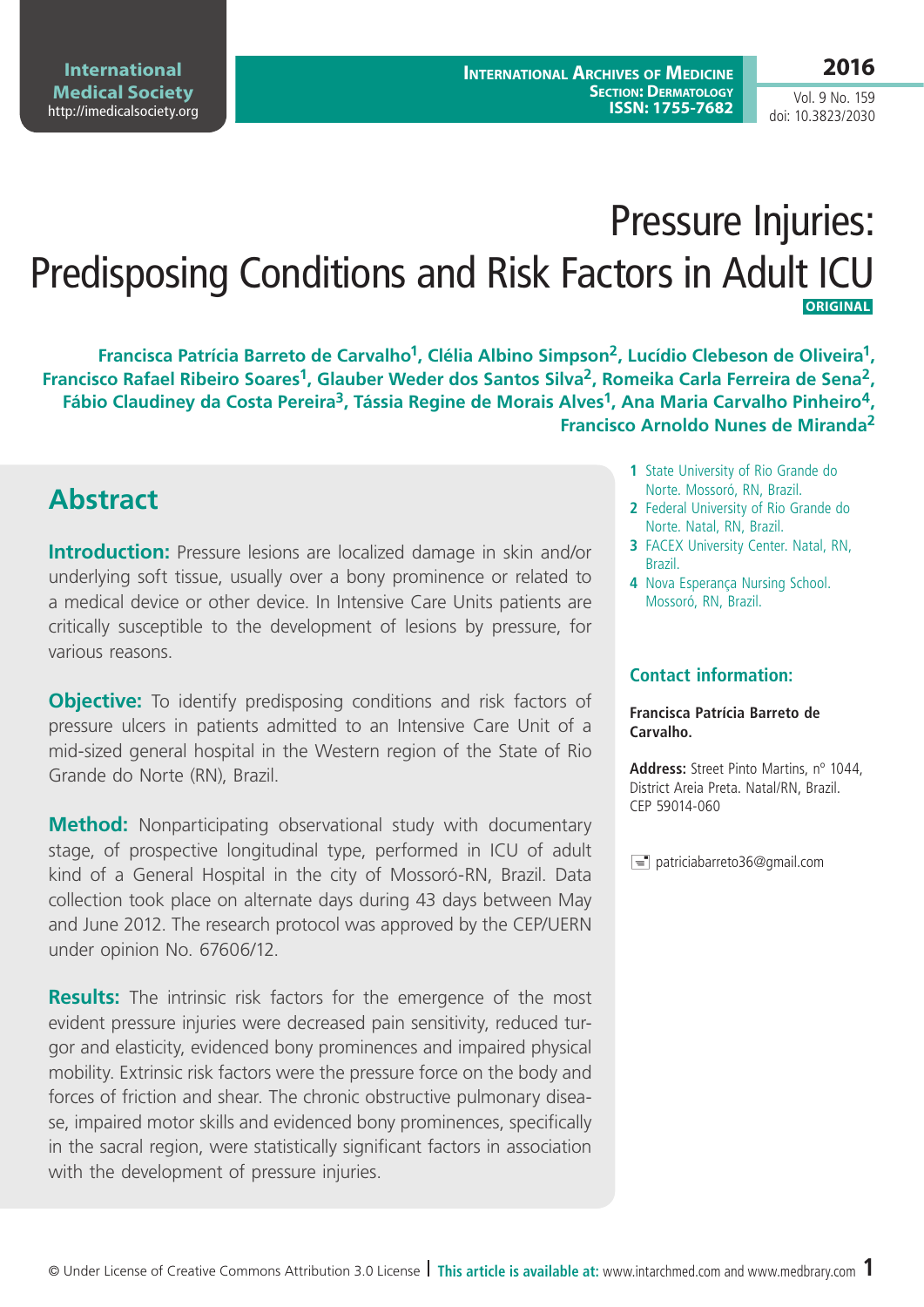**International Archives of Medicine Section: Dermatology ISSN: 1755-7682**

**2016** Vol. 9 No. 159

doi: 10.3823/2030

**Conclusions:** To provide a comprehensive and qualified assistance, it is necessary to invest in improvement of the assistance provided through the adoption of appropriate measures for customer care, education and multidisciplinary team training, as well as the participation of the institution with the promotion of appropriate work conditions for the multidisciplinary team, promoting qualified assistance to the patient.

**Keywords**

Pressure Ulcer; Risk Factors; Intensive Care Units.

### **Introduction**

Pressure lesions (PL) are localized damage in skin and/or underlying soft tissue, usually over a bony prominence or related to a medical device or other device. The injury can be presented as intact skin or an open ulcer, and can be painful. The injury occurs as a result of an intense and/or prolonged pressure or pressure in combination with shear. The soft tissue tolerance for pressure and shear can also be affected by microclimate, nutrition, perfusion, comorbidities and the state of the soft tissue [1].

In Intensive Care Units (ICU) patients are critically susceptible to development of PL, because of the chronicity of the disease, its severity, the high average length of stay in hospital, frequent therapy procedures, immobility in bed, specific device connection, loss of muscle mass, long periods of hospitalization and, above all, the high degree of dependence of the patients, taking them into immobility in bed [3].

PL are also the gateway to infections, complicate recovery, increasing considerably nursing staff work, treatment costs, delay in hospital discharge and they may contribute to mortality in certain patients. It develops in a short time and prevention is the preferred management strategy for people who are at risk to develop it. Its prevalence is one of the important indicators of risk assessment and preventive measures in order to avoid PL, and it has been included as one of the indicators of Quality of Nursing Assistance [4].

In order to conduct preventive measures tailored to each patient, assessing the risk of developing PL must be continuous, because it is imperative for the effective implementation of preventive measures based on clinical evidence and cost [5]. The assessment by means of validated scales should be continuously carried out because it can prevent the onset of PL in other places, as well as the worsening of those already existing [6].

From the preventive point of view, it is important to not only be aware of the morbidity of pressure ulcers, but also explore the full spectrum of demographic and biological markers that may be related to its development. Furthermore, there are no studies that assess the risks, the incidence and prevalence of PL at the location of the country proposed for this study, making it difficult to determine a strategic assistance in order to reduce its prevalence and hospital costs in relation to the treatment and recovery, as well as the suffering and the worsening of the clinical condition of patients in this reality.

Nursing can and should use this knowledge and tools to protect patients from PL and other complications in ICU everyday life. Thus, this study aimed to identify predisposing conditions and risk factors of pressure ulcers in patients admitted to an Intensive Care Unit of a mid-sized general hospital in the Western region of the State of Rio Grande do Norte (RN), Brazil.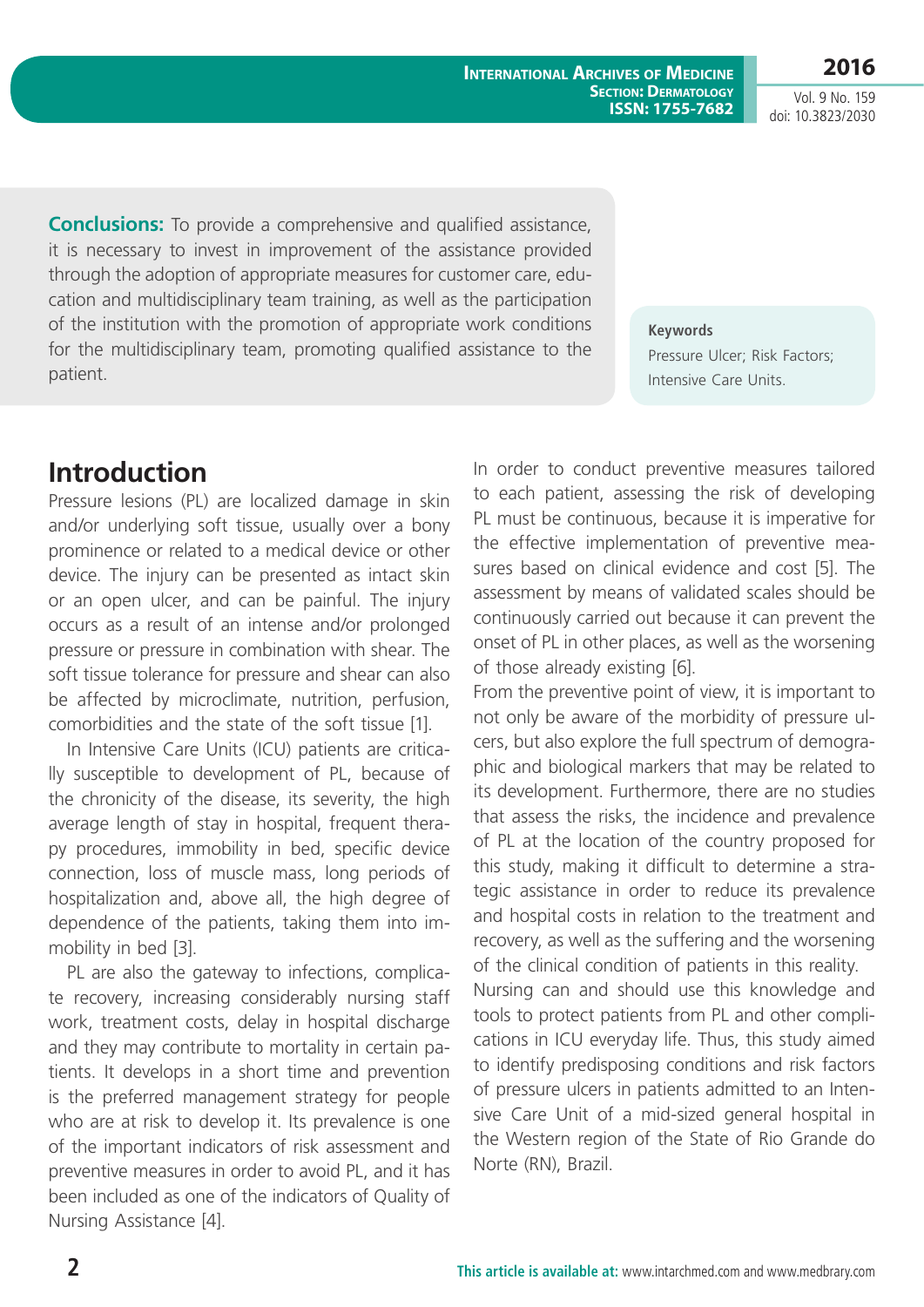## **Materials and Methods**

This is a nonparticipating observational study with documentary stage, of prospective longitudinal type. It had an exploratory-descriptive quantitative approach with the purpose to identify the incidence and the verification of existing association between extrinsic and intrinsic factors, and predisposing conditions related to occurrence of UP in patients admitted to ICU.

The documentary research involves investigation of original documents that did not receive analytic treatment, aiming to extract information to be categorized and subsequently analyzed [9]. It took place on the charts collection from users of the sectors I and II of ICU adult type of a general hospital in the city of Mossoró-RN, Brazil, with capacity of 20 beds in total occupation, aimed at patients who need intensive therapy for various kinds of diseases.

Population and sample were constituted of all those who were admitted in the searched sector, given the following inclusion criteria: (1) been older than 18 years and (2) do not presenting PL at the time of admission to the ICU. Those patients admitted with other injuries in locations known to be prone to PL were excluded, because these could be confounding factors for the research. These 50 patients' criteria were embedded in the established collection period.

A form was used, adapted and based on the Fernandes' [3] form, comprising the following steps: Completing the demographic data, informative caption on the abbreviations to Predisposing Conditions (CP), Intrinsic Risk Factors (FI) and Extrinsic Risk Factors (FE). It is also composed by two parts of investigation of the risk factors for the emergence of UP, considering that the first will be investigated only once on each individual admitted to the ICU and the second will be investigated once every two days in the same individuals.

Data collection occurred on alternate days in each of the sectors and the entire collection period comprised 43 days in May and June 2012. The research protocol was approved by the Committee of Ethics in Research with Human Beings of the University of Rio Grande do Norte State, under opinion No. 67606 in 07 August 2012 and CAEE nº 05096612.3.0000.5179. The Informed Consent Term has been signed by the legal guardians of the participants, identified in their records and in times of visits in the days leading up to the collection.

The subjects were evaluated at first as the demographic data; predisposing metabolic, cardiorespiratory, neurological, chronic noncommunicable conditions; age intrinsic factor and mattress extrinsic factor. This evaluation was performed only once.

The other predisposing conditions, intrinsic and extrinsic risk factors were assessed in each patient every two days until the emergence of a PL, thus creating the effect of the appearance of this disease. On the observational approach, patients admitted in the ICU were monitored and evaluated via anamnesis, physical examination of the skin and clinical-dermatological on alternate days, later, obtaining the data, we carried out registration and descriptive analysis.

The calculation of incidence was based on the ratio between the number of new cases, i.e., the number of patients who have acquired pressure ulcers after admission to the ICU and the total of subjects in the sample. The documentary survey was conducted through the medical records of patients selected to collect information related to the diagnosis, age, laboratory test results, record of evolution, medical and nursing prescription. The end result of this ratio was multiplied by one hundred so that the results were expressed in percentages.

Data were organized into *Microsoft Office Excel®*  spreadsheets in order to undergo descriptive statistics being expressed as averages, standard deviation, as well as frequency, maximum and minimum values, analyzed by SPSS 17.0 statistical software.

The risk factors that influence the development of pressure ulcers in patients admitted were calculated by odds ratio (OR) and 95% confidence interval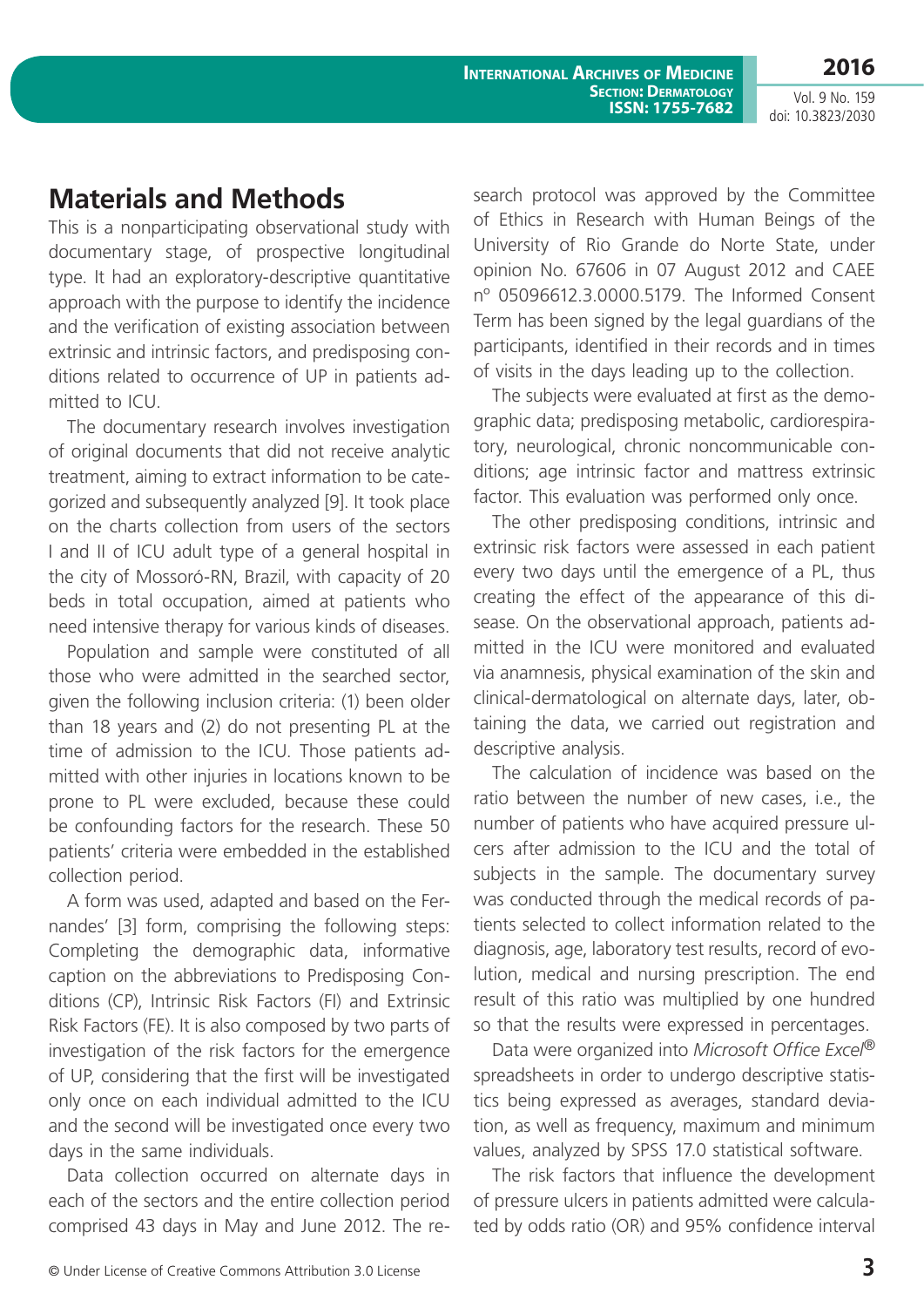with significance for the Chi-square test or Fisher exact test, when the expected frequencies were less than 5. Then, a multivariate logistic regression model was elaborated, in order to verify the mutual influence of factors involved in the development of ulcers. Statistical significance level of p< 0,05 was established.

### **Results**

We followed 50 patients admitted to two ICUs in the searched the hospital, for a period of 43 consecutive days. Of these, 11 patients have developed PL. 08 (72.7%) of them were female, while 03 (27.3%) were male. The incidence was prevalent in women, with no significant association between gender and the appearance of ulcers ( $p = 0.088$ ).

It was found that all 11 (100%) patients with PL were 60 years old or older. There was a statistically significant pattern in relation to patients with Chronic Obstructive Pulmonary Disease (COPD), being that of the 11 patients affected by PL, 08 (72.7%) presented COPD, with high relevance to the emergence of pathology proposing a risk of over 12 times (OR = 1.020; IC = 0.254-4.104; p = 0.977) **(Table 1)**.

With respect to altered sensitivity surface which corresponds to an intrinsic risk factor for the onset of PL, it was found that the decreased pain sensitivity presented more significance ( $p = 0.007$ ), and 09 (81.8%) of them had a deficit **(Table 2)**.

All 11 (100%) patients with UP presented reduced turgor and elasticity, with statistical significance as risk factor of (p = 0.022) **(Table 3)**.

The sacral and coccygeal region are statistically more significant, being that the sacral region was evidenced in 09 (81.8%) of 11 patients who have developed UP, and the coccygeal region was also evidenced in 09 (81.8%) of these patients **(Table 4)**.

Among the 11 patients, 08 (72.7%) of them had inability to move in the bed, with statistical significance of  $(p = 0.42)$ . As for strength, control and/or Table 1. Occurrence of UP according to the predisposing conditions: Metabolic, cardiorespiratory, neurological and chronic non-communicable diseases.

| <b>Variables</b>                     | $\overline{n}$ | $\%$ | <b>OR</b> | IC-95%                    | р          |  |
|--------------------------------------|----------------|------|-----------|---------------------------|------------|--|
| <b>Diabetes</b>                      |                |      |           |                           |            |  |
| Yes                                  | 04             | 36.4 | 1.020     | $0.254 - 4.104$           |            |  |
| <b>No</b>                            | 07             | 63.6 |           |                           | 0.977      |  |
| <b>COPD</b>                          |                |      |           |                           |            |  |
| Yes                                  | 08             | 72.7 |           | $12.190$ $2.565 - 57.936$ |            |  |
| <b>No</b>                            | 03             | 27.3 |           |                           | ${<}0.01*$ |  |
| ICC                                  |                |      |           |                           |            |  |
| Yes                                  | 02             | 18.2 |           |                           | 0.292      |  |
| <b>No</b>                            | 09             | 81.8 | 0.356     | $0.067 - 1.875$           |            |  |
| <b>Source:</b> Field research, 2012. |                |      |           |                           |            |  |

Table 2. Occurrence of UP according to intrinsic factors: Evaluation of superficial changes.

| <b>Variables</b>                     | $\mathsf{n}$ | $\%$ | <b>OR</b> | $IC - 95%$               | р     |  |
|--------------------------------------|--------------|------|-----------|--------------------------|-------|--|
| Tactile sensitivity decreased/absent |              |      |           |                          |       |  |
| Yes                                  | 09           | 81.8 |           | $4.275$ $0.816 - 22.390$ | 0.07  |  |
| <b>No</b>                            | 02           | 18.2 |           |                          |       |  |
| Thermal sensitivity decreased        |              |      |           |                          |       |  |
| Yes                                  | 08           | 72.7 | 3.111     | $0.716 - 13.513$         | 0.175 |  |
| No                                   | 03           | 27.3 |           |                          |       |  |
| Decreased pain sensitivity           |              |      |           |                          |       |  |
| Yes                                  | 09           | 81.8 |           | $8.036$ $1.519 - 42.517$ | 0.007 |  |
| No                                   | 02           | 18.2 |           |                          |       |  |
| <b>Source:</b> Field research, 2012. |              |      |           |                          |       |  |

Table 3. Occurrence of UP according to intrinsic factors: Evaluation of changes in turgor and elasticity of the skin.

| <b>Variables</b>                | n  | $\%$ | <b>OR</b> | $IC - 95%$ |       |  |
|---------------------------------|----|------|-----------|------------|-------|--|
| Decreased turgor and elasticity |    |      |           |            |       |  |
| Yes                             | 11 | 100  |           |            |       |  |
| No                              |    |      |           |            | 0.022 |  |
| Source: Field research, 2012.   |    |      |           |            |       |  |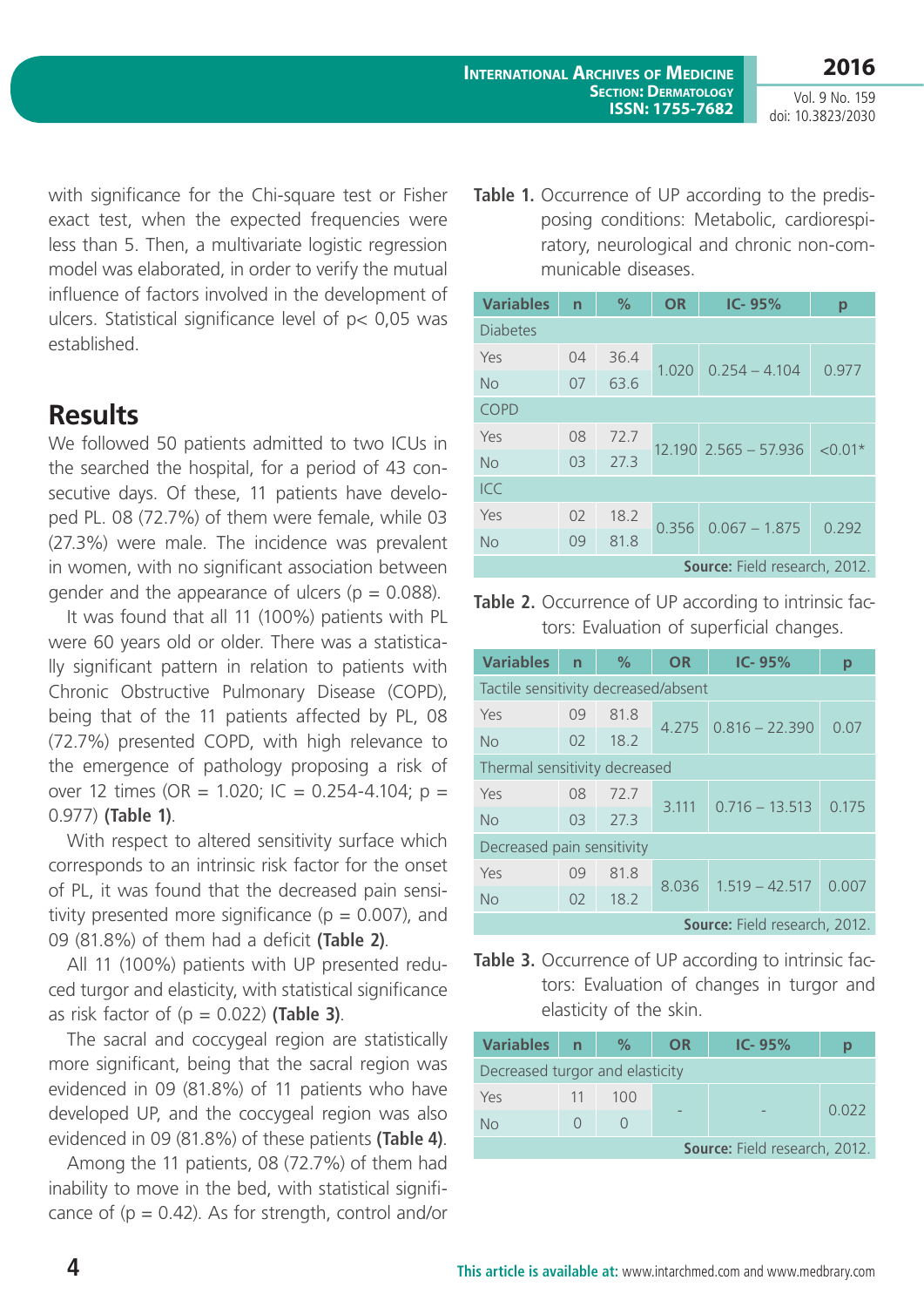Table 4. Occurrence of UP according to intrinsic factors: Evaluation of evidenced bony prominences.

| <b>Variables</b>              | $\overline{n}$ | %    | <b>OR</b> | IC-95%                  | p        |  |  |
|-------------------------------|----------------|------|-----------|-------------------------|----------|--|--|
| Iliac crests                  |                |      |           |                         |          |  |  |
| Yes                           | 04             | 36.4 |           | $1.003 - 24.914$        | 0.059    |  |  |
| <b>No</b>                     | 07             | 63.6 | 5.00      |                         |          |  |  |
| Shoulder blade                |                |      |           |                         |          |  |  |
| Yes                           | 04             | 36.4 | 1.143     | $0.283 - 4.622$         | 0.851    |  |  |
| <b>No</b>                     | 07             | 63.6 |           |                         |          |  |  |
| Sacrum                        |                |      |           |                         |          |  |  |
| Yes                           | 09             | 81.8 | 7.200     |                         |          |  |  |
| <b>No</b>                     | 02             | 18.2 |           | $1.366 - 37.960$ 0.011* |          |  |  |
| Соссух                        |                |      |           |                         |          |  |  |
| Yes                           | 09             | 81.8 | 5.824     | $1.110 - 30.559$        | $0.025*$ |  |  |
| <b>No</b>                     | 02             | 18.2 |           |                         |          |  |  |
| Calcaneus                     |                |      |           |                         |          |  |  |
| Yes                           | 09             | 81.8 | 0.818     | $0.141 - 4.765$         | 0.823    |  |  |
| <b>No</b>                     | 02             | 18.2 |           |                         |          |  |  |
| Source: Field research, 2012. |                |      |           |                         |          |  |  |

Table 5. Occurrence of UP according to intrinsic factors: Evaluation of impaired physical mobility.

| <b>Variables</b>                        | $\overline{ }$ | $\%$ | <b>OR</b> | $IC - 95%$              | p        |  |  |
|-----------------------------------------|----------------|------|-----------|-------------------------|----------|--|--|
| Total inability to move/bed             |                |      |           |                         |          |  |  |
| Yes                                     | 08             | 72.7 |           | $1.085 - 20.907$ 0.042* |          |  |  |
| No                                      | 03             | 27.3 | 4.762     |                         |          |  |  |
| Reluctance to move                      |                |      |           |                         |          |  |  |
| Yes                                     | 01             | 9.1  |           | $0.059 - 5.126$         | 0.595    |  |  |
| <b>No</b>                               | 10             | 90.9 | 0.550     |                         |          |  |  |
| Limited variation of movement           |                |      |           |                         |          |  |  |
| Yes                                     | 08             | 72.7 | 3.833     | $0.879 - 16.711$        | 0.063    |  |  |
| <b>No</b>                               | 03             | 27.3 |           |                         |          |  |  |
| Strength, muscle mass control Decreased |                |      |           |                         |          |  |  |
| Yes                                     | 09             | 81.8 | 5.825     | $1.110 - 30.559$        | $0.025*$ |  |  |
| <b>No</b>                               | 02             | 18.2 |           |                         |          |  |  |
| Impaired motor skills                   |                |      |           |                         |          |  |  |
| Yes                                     | 09             | 81.8 | 7.200     | $1.366 - 37.960$        | $0.011*$ |  |  |
| <b>No</b>                               | 02             | 18.2 |           |                         |          |  |  |
| Source: Fieldresearch, 2012.            |                |      |           |                         |          |  |  |

decreased muscle mass, 09 (81.8%) of them presented this clinical condition, with significance of  $(p = 0.025)$ . Concerning impaired motor skills, 09 (81.8%) of these patients presented it, with significance of (p = 0.011) **(Table 5)**.

The extrinsic factor: pressure in the body was statistically significant ( $p = 0.036$ ), and 09 (81.8%) of patients affected by PL presented areas of redness and/or printing marks in part of their bodies, caused by continuous pressure on the skin. It was noted that among the affected patients, 08 (72.7%) of them presented skin adhesion to the surface of the mattress and/or bed, while the layers of subcutaneous tissue slide in the opposite direction. Statistical significant of ( $p = 0.036$ ) for friction and shear forces **(Table 6)**.

Through a logistic regression technique it was found that COPD (OR = 11.85, IC-95% = 1.79 -78.29,  $p = 0.01$ ), Impaired motor coordination (OR  $= 10.848$ ; IC- 95%  $= 1.329 - 88.562$ ,  $p = 0.026$ ) and Sacrum (OR =  $8.261$ ; IC-95% = 1.056 - 64.614,  $p = 0.044$ ) were significantly associated with the presence of PL **(Table 7)**.

**Table 6.** Occurrence of UP according to extrinsic factors: Evaluation of strength of pressure on the body and Evaluation of strength of friction and shear.

| <b>Variables</b>                     | $\overline{n}$ | $\%$    | <b>OR</b> | $IC - 95%$              | D |  |
|--------------------------------------|----------------|---------|-----------|-------------------------|---|--|
| Pressure force on the body           |                |         |           |                         |   |  |
| Yes                                  | 09             | 81.8    |           | $1.002 - 27.514$ 0.036* |   |  |
| <b>No</b>                            | 02             | 18.2    | 5.25      |                         |   |  |
| Frictional force/shear force         |                |         |           |                         |   |  |
| Yes                                  | 08             | 72.7    | 533       | $1.209 - 23.536$ 0.036* |   |  |
| <b>No</b>                            | 0 <sup>3</sup> | $-27.3$ |           |                         |   |  |
| <b>Source:</b> Field research, 2012. |                |         |           |                         |   |  |

**Table 7.** Variables in the final model of multivariate analysis. OR= Odds Ratio.

| <b>Variables</b>              | <b>OR</b> | $IC - 95%$       | р     |  |  |
|-------------------------------|-----------|------------------|-------|--|--|
| COPD                          | 11.85     | 1.79-78.29       | 0.01  |  |  |
| Impaired motor skills         | 10.848    | 1.329-88.562     | 0.026 |  |  |
| Sacrum                        | 8 2 6 1   | $1.056 - 64.614$ | 0.044 |  |  |
| Source: Field research, 2012. |           |                  |       |  |  |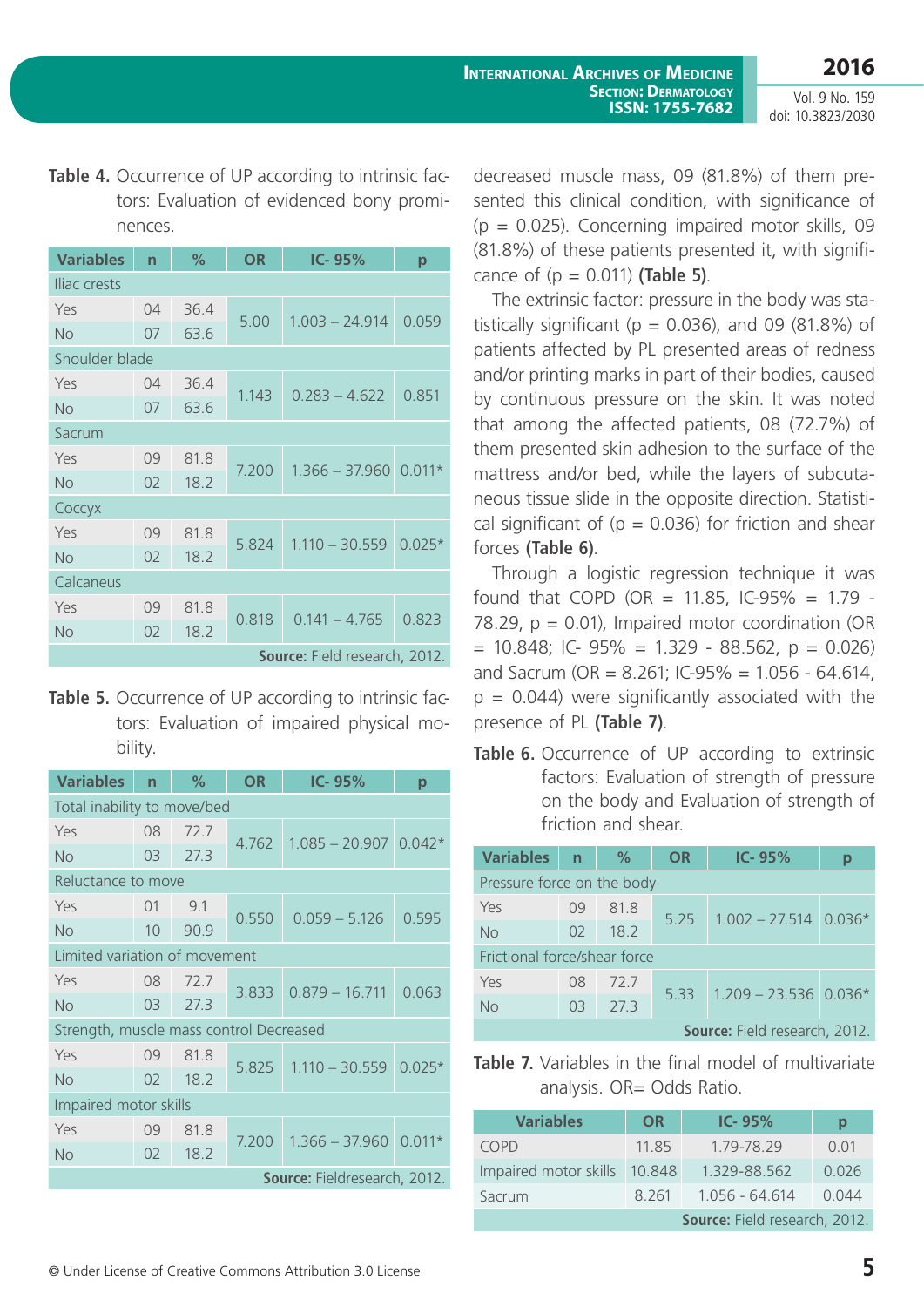**International Archives of Medicine Section: Dermatology ISSN: 1755-7682**

Vol. 9 No. 159 doi: 10.3823/2030

**2016**

#### **Discussion**

Several authors [7, 9] claim higher prevalence in males, though the findings corroborate the non-association with the emergence of PL, perhaps because of the small number of people assessed.

Older age patients developed more PL, and this is due to the fact that with increasing age there are several changes in the skin, with a reduction in its elasticity and texture, the frequency of cell replacement, time of the healing process, activities and mobility. It also occurs a decrease in body weight, which leads to exposure of bony prominences and decreased tissue ability to distribute pressure. There also occurs a reduction in peripheral sensitivity, directly interfering with the perception of pain [7, 10-13].

A relatively uncommon finding of this study was the association of COPD with PL. Few authors [7] approach to COPD specifically as a risk factor for the development of PL. What is known is that chronic respiratory complications generates the need of increased length of stay, which corresponds to an average of 14 days. It is reported that lung dysfunction affects oxygenation and blood flow to tissues, committing directly in peripheral tissue perfusion.

A study [3] carried out in two ICU found that among the diagnostic hypotheses of patients' hospitalization, the most frequent were respiratory (39.6%), cardiac (20.8%) and neurological (17.0%) diseases, constituting therefore a set of diseases that aggravate the condition of patients and, therefore, require in most cases several days of hospitalization in ICU. Another study points to respiratory diseases as the second leading cause [13].

Most patients presented impaired mobility. The lowering of sensory perception decreases the sensation of feeling the pain and discomfort, and as a result this reduction results in the lack of stimulation to the patient moving in bed for relief, making it thus more likely the emergence of PL [10].

It is notorious that the patients under the influence of drugs are subject to low sensory perception and, consequently, struggling to mobilize, and more conducive to the emergence PL [10]. An example of drugs that reduce the feeling of pain and impair mobility are the painkillers and sedatives [12].

PL locations developed by patients during this study corroborate with studies of various authors that show that the sacrum region is the most prevalent for the emergence of PL, because it is a region that takes greater pressure in patients when lying on the back position [10]. A study developed in China with inpatients pointed the sacrum, the heel and the iliac crests as the most often places to developing PL and that this result is consistent with those of other European countries [4].

The lack of mobility is one of the main risk factors for the development of PL, leading to tissue injury due to the pressure on places of bony prominence which points to the need for greater attention by the multidisciplinary team to the bedridden and dependent patients on their vulnerability to the occurrence of pressure injuries [14].

The continuous use of drugs, such as sedatives and painkillers, although necessary, hamper the mobility and can contribute to the emergence of the PL [9-11.15]. These drugs reduce the sensitivity of normal pain stimulus, which leads the patient to try to relieve the pressure, in addition to promoting a relaxation, therefore patients remain longer in the same position, decreasing mobility, making them susceptible to prolonged pressure [9].

Hospitalizations in ICU are relatively larger than in other hospital environments, in addition to being a specific location for the care to people clinically more severe and/or unstable, that leads them to long periods of time on bedridden condition, which predisposes their bodies to withstand higher pressure. Body pressure force occurs when the skin is compressed between a bony protrusion and a hard surface by means of a perpendicular force resulting from the gravity action. The findings showed that the pressure force on the body and the force of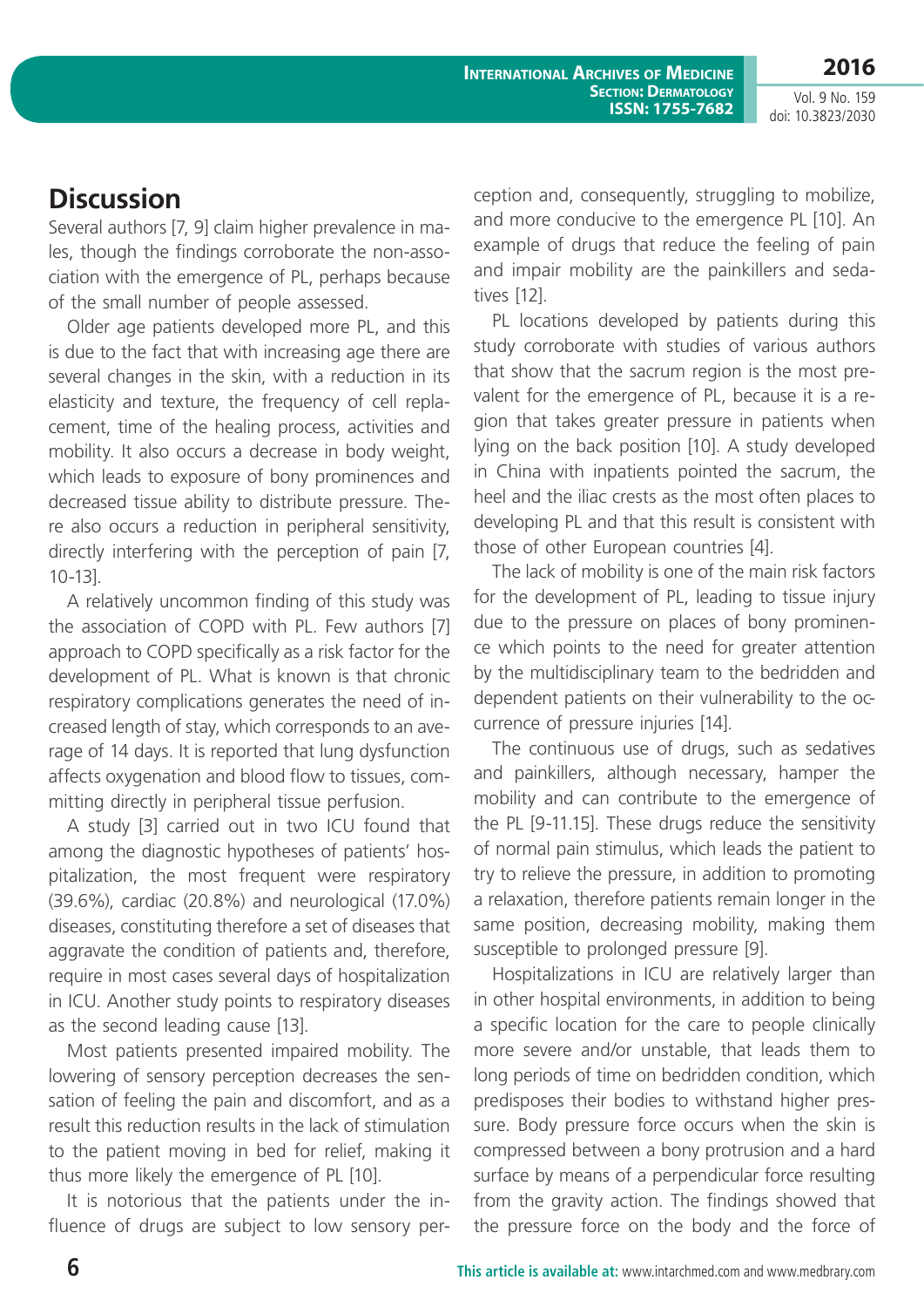friction/shear are closely connected to the development of PL.

In order to avoid this pressure in the patient's body, the proper positioning of the patient in bed, chair or wheelchair must be taken into account, considering: postural alignment, distribution of body weight, reducing the pressure on sensitive areas and the stability of the patient [14].

Friction and shear, factors present in patients with any degree of immobility, are considered to be significant risk factors for PL. The friction is created at a moment when the forces of two surfaces slide against each other, resulting in abrasion, that can often form bubbles. Shear strength occurs as a result of immobilization or incorrect placements, causing damage to deeper tissues [15].

#### **Conclusions**

This study demonstrated that the results obtained are in agreement with the literature, reflecting the relationship between the emergence of PL to their intrinsic and extrinsic risk factors, and predisposing conditions, as well as the incidence of PL in the ICU and its problematic for healthcare, however, it also showed significant and consistent association of COPD with the appearance of pressure injuries, which still appears little in the literature before the other intrinsic and extrinsic factors. The chronic obstructive pulmonary disease, impaired motor skills and evidenced bony prominence, specifically in the sacral region, were statistically significant factors in association with the development of pressure injuries.

The intrinsic risk factors for the emergence of the most evident PL were decreased pain sensitivity, reduced turgor and elasticity, evidenced bony prominence and impaired physical mobility. Extrinsic risk factors were the pressure force on the body and forces of friction and shear.

The limits of this study refer to the small sample, which represents only the studied reality, however, it is important not only for this one, but also for future searches with more robust methodologies, pointing safely and significantly the actual size of COPD as risk factor for the development of PL.

# **References**

- **1.** National Pressure Ulcer Advisory Panel [homepage on the internet]. National Pressure Ulcer Advisory Panel (NPUAP) announces a change in terminology from pressure ulcer to pressure injury and updates the stages of pressure injury [cited 2016 may 30]. Available from: [http://www.npuap.org/national](http://www.npuap.org/national-pressure-ulcer-advisory-panel-npuap-announces-a-change-in-terminology-from-pressure-ulcer-to-pressure-injury-and-updates-the-stages-of-pressure-injury/)[pressure-ulcer-advisory-panel-npuap-announces-a-change](http://www.npuap.org/national-pressure-ulcer-advisory-panel-npuap-announces-a-change-in-terminology-from-pressure-ulcer-to-pressure-injury-and-updates-the-stages-of-pressure-injury/)[in-terminology-from-pressure-ulcer-to-pressure-injury-and](http://www.npuap.org/national-pressure-ulcer-advisory-panel-npuap-announces-a-change-in-terminology-from-pressure-ulcer-to-pressure-injury-and-updates-the-stages-of-pressure-injury/)[updates-the-stages-of-pressure-injury/](http://www.npuap.org/national-pressure-ulcer-advisory-panel-npuap-announces-a-change-in-terminology-from-pressure-ulcer-to-pressure-injury-and-updates-the-stages-of-pressure-injury/)
- **2.** Rocha Filho DR, Oliveira DC, Carvalho ARB, Leal MG. Produção científica sobre as abordagens preventivas das úlceras por pressão. R. Interd [Internet]. 2013 [cited 2016 may 30]; 6(4):196- 204. Available from: [http://revistainterdisciplinar.uninovafapi.](http://revistainterdisciplinar.uninovafapi.edu.br/index.php/revinter/article/view/227) [edu.br/index.php/revinter/article/view/227](http://revistainterdisciplinar.uninovafapi.edu.br/index.php/revinter/article/view/227)
- **3.** Fernandes NCS, Torres GV, Vieira D. Fatores de risco e condições predisponentes para úlcera de pressão em pacientes de terapia intensiva. Rev Eletr Enf. [Internet]. 2008 [cited 2016 may 30]; 10(3):733-46. Available from: [http://www.fen.ufg.br/fen\\_](http://www.fen.ufg.br/fen_revista/v10/n3/pdf/v10n3a19.pdf) [revista/v10/n3/pdf/v10n3a19.pdf](http://www.fen.ufg.br/fen_revista/v10/n3/pdf/v10n3a19.pdf)
- **4.** Jiang Q, Li X, Qu X, Liu Y, Zhang L, Su C et al. The incidence, risk factors and characteristics of pressure ulcers in hospitalized patients in China. Int J Clin Exp Pathol [Internet]. 2014 [cited 2016 may 30]; 7(5):2587-2594. Available from: [http://www.](http://www.ncbi.nlm.nih.gov/pmc/articles/PMC4069923/) [ncbi.nlm.nih.gov/pmc/articles/PMC4069923/](http://www.ncbi.nlm.nih.gov/pmc/articles/PMC4069923/)
- **5.** Shaw LF, Chang P, Lee JF, Kung HY, Tung TH. Incidence and predicted risk factors of pressure ulcers in surgical patients: experience at a medical center in taipei, taiwan. BioMed Research International [Internet]. Volume 2014, Article ID 416896, 9 pages. Available from: <http://dx.doi.org/10.1155/2014/416896>
- **6.** Cavalcante PS, Rossaneis MA, Haddad MCL, Gabriel CS. Healthcare quality indicators used in hospital nursing care management. Rev enferm UERJ, 2015; 23(6): 787-93. Available from: [http://www.e-publicacoes.uerj.br/index.php/](http://www.e-publicacoes.uerj.br/index.php/enfermagemuerj/article/view/7052/16181) [enfermagemuerj/article/view/7052/16181](http://www.e-publicacoes.uerj.br/index.php/enfermagemuerj/article/view/7052/16181)
- **7.** Bavaresco T, Medeiros RH; Lucena MF. Implantação da Escala de Braden em Uma Unidade de Terapia Intensiva de um Hospital Universitário. Rev. gaúch. enferm. [Internet]. 2011 [cited 2016 may 30]; 32(4):705-10. Available from: [http://www.scielo.br/](http://www.scielo.br/pdf/rgenf/v32n4/v32n4a10.pdf) [pdf/rgenf/v32n4/v32n4a10.pdf](http://www.scielo.br/pdf/rgenf/v32n4/v32n4a10.pdf)
- **8.** Sá-Silva JR, Almeida CD, Guindani JF. Pesquisa documental: pistas e metodologias. Rev. Brasileira de História & Ciências Sociais [Internet]. 2009 [cited 2016 may 30]; 1(1):1-15. Available from: [http://www.rbhcs.com/index\\_arquivos/Artigo.](http://www.rbhcs.com/index_arquivos/Artigo.Pesquisa%20documental.pdf) [Pesquisa%20documental.pdf](http://www.rbhcs.com/index_arquivos/Artigo.Pesquisa%20documental.pdf)